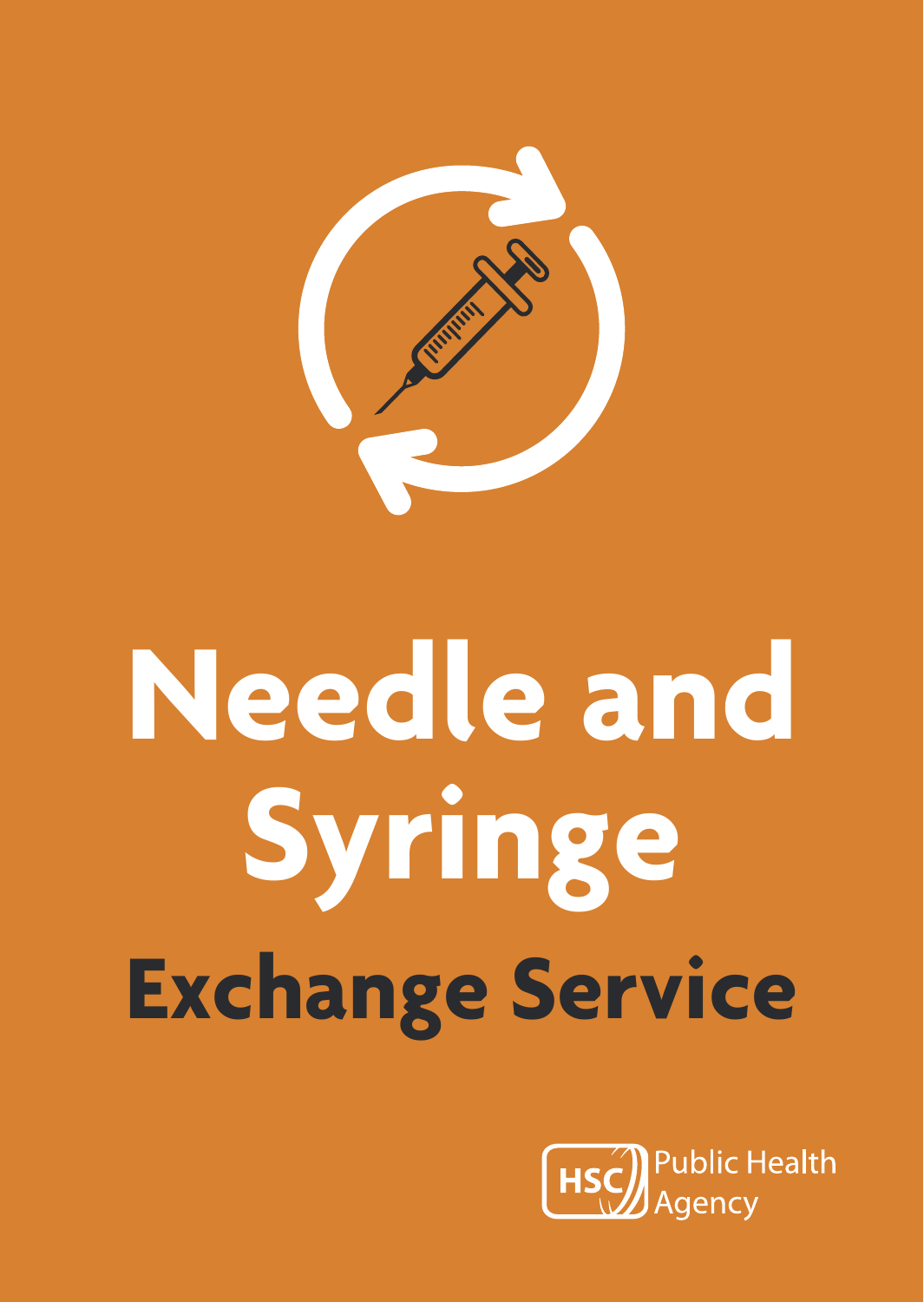# **What is it?**

The Needle and Syringe Exchange Service is a free, confidential service for people who inject drugs. You can get new, sterile injecting equipment through the service. This reduces your risk of catching viruses, like HIV and hepatitis B and C, which are spread by contact with infected blood. The service also disposes of used equipment safely, which reduces the risk of other people coming into contact with these viruses via used needles or syringes. Most services are run through community pharmacies.

# **Who can use it?**

If you inject drugs of any sort, you can use a needle and syringe exchange service. This includes opioids, steroids, stimulants and tanning solutions. You do not have to commit to any treatment to use the service, although the staff will be happy to help you access other services at any time if you want.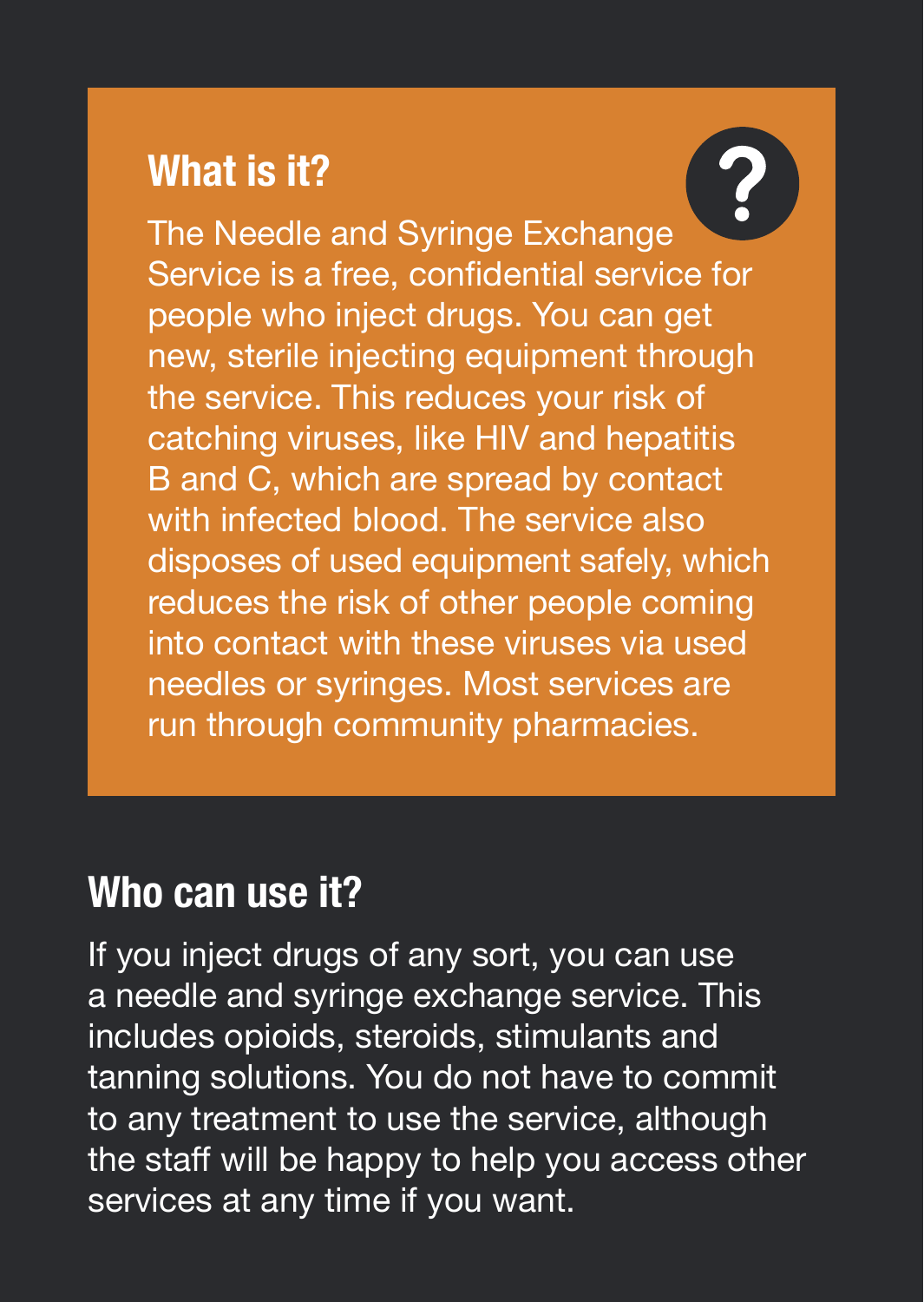# **What else does the service do?**

The service can offer advice, information and support to help you reduce your risk of harm from injecting. If you have needs in other areas, such as housing, alcohol use, mental or physical health problems, it can also help you to access other support services.

# **What can I expect at an exchange?**

You will be treated in a respectful manner at all times by all staff and your exchange will be confidential. It is also expected that you will behave in a respectful way towards staff and other clients at all times.

You can get advice or written information on:

- blood borne viruses
- safer injecting
- hepatitis B immunisation
- overdose prevention
- naloxone (a medication which can save lives by reversing the effects of opioid overdose)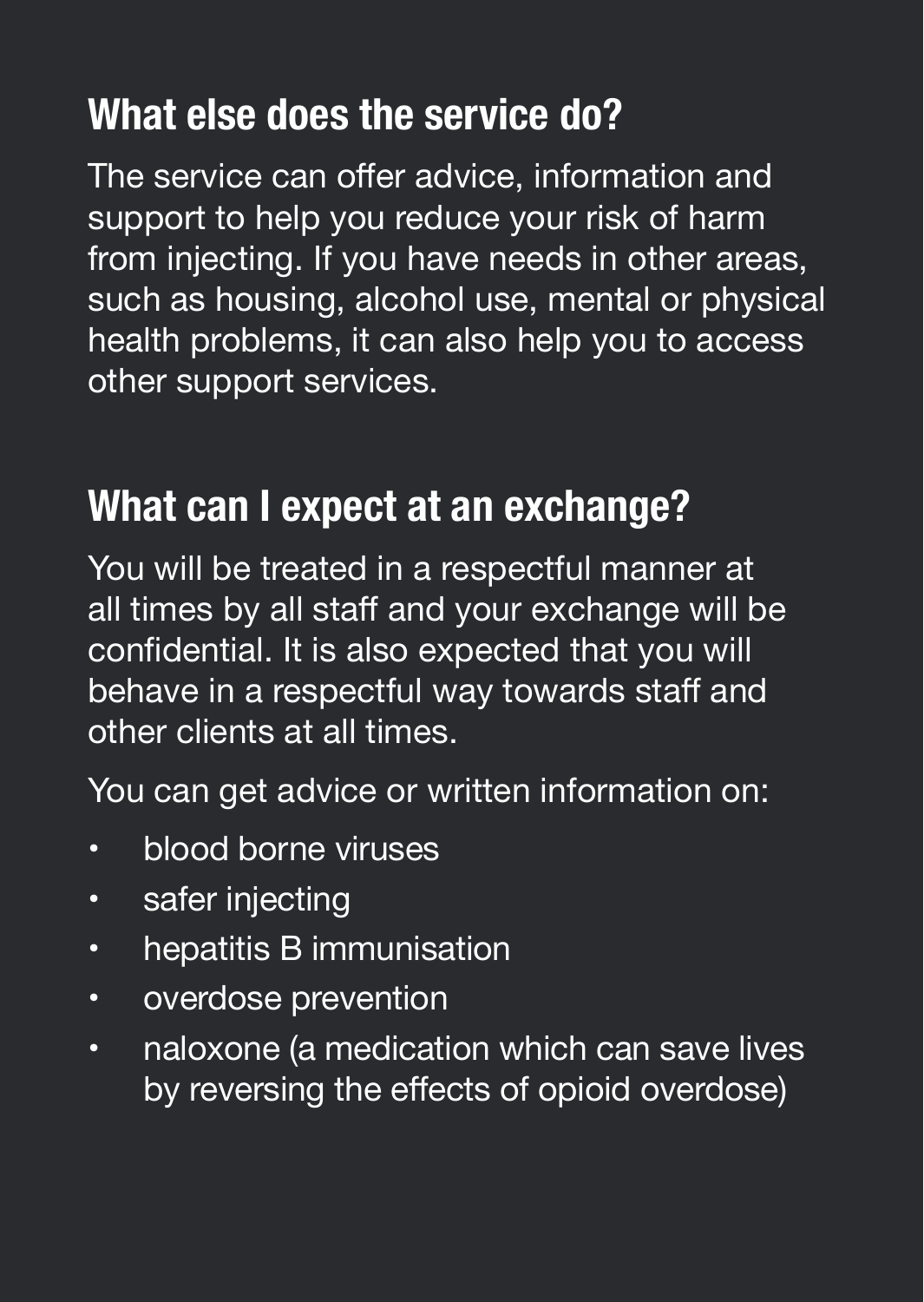You can get sterile needles and syringes for injecting, and associated materials, such as condoms, citric acid, sterile water and swabs, along with sharps containers (cinbins) for returning used equipment in.

Needle exchange providers will work with you to make sure you have enough equipment for your needs. If you want more than one pack or extra needles because you live far away and find it hard to get to the pharmacy, or because you are getting packs for friends, then tell your pharmacist so they can give you extra packs.

If you don't plan to use all the equipment in a pack, please tell your pharmacist so they can open it and you can take only what you need. This saves you having to dispose of what you don't use, and also saves money because expensive equipment is not being thrown away.

It is really important that you return your needles so they can be disposed of safely. Before bringing them to the pharmacy, put them in your small black cinbin, and make sure it is properly sealed.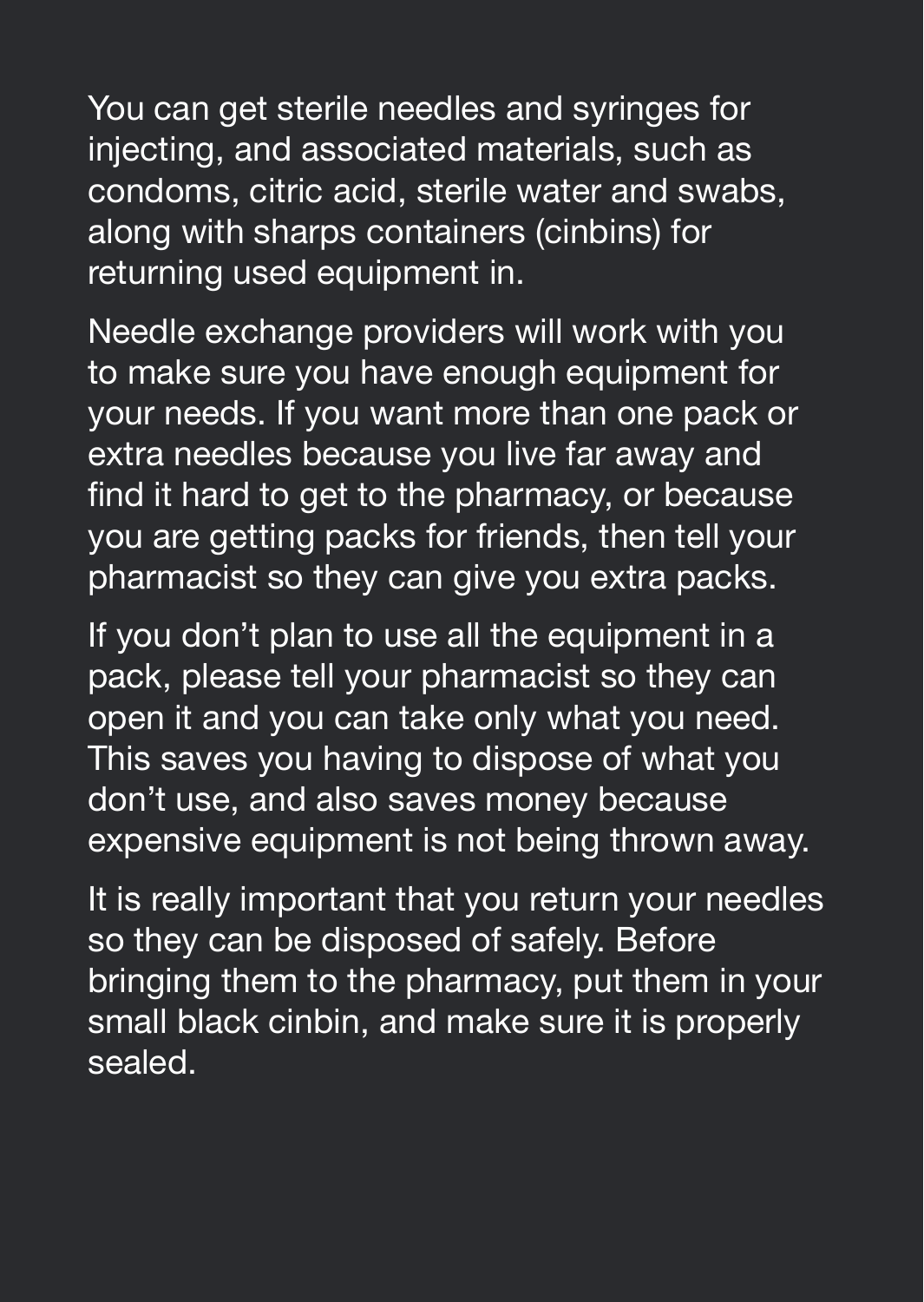# **Where is my nearest service?**

There are 21 pharmacy-based services currently operating across Northern Ireland – find one in your



area below. Pharmacies that provide this service will have a window sticker on display.

## **Pharmacies funded by PHA to provide needle exchange**

| <b>Belfast</b>          |                         |  |
|-------------------------|-------------------------|--|
| <b>Chemist Connect</b>  | <b>TA Maguire Ltd</b>   |  |
| (Self-select model)     | (Self-select model)     |  |
| 59 High Street          | 3 Beechmount Avenue     |  |
| <b>Belfast</b>          | <b>Belfast</b>          |  |
| <b>BT1 2AB</b>          | <b>BT12 7NA</b>         |  |
| Tel: 028 9023 1002      | Tel: 028 9032 0590      |  |
| <b>South Eastern</b>    |                         |  |
| <b>Clear Pharmacy</b>   | <b>Gordons Pharmacy</b> |  |
| 42 Newtownards Road     | 31 Market Street        |  |
| Bangor                  | Downpatrick             |  |
| <b>BT204BP</b>          | <b>BT30 6LP</b>         |  |
| Tel: 028 9127 1820      | Tel: 028 4461 2014      |  |
| <b>Gordons Pharmacy</b> | <b>Gordons Pharmacy</b> |  |
| 54-56 Bow Street        | 2A Regent Street        |  |
| Lisburn                 | <b>Newtownards</b>      |  |
| <b>BT28 1BN</b>         | BT23 4LH                |  |
| Tel: 028 9267 4747      | Tel: 028 9181 3217      |  |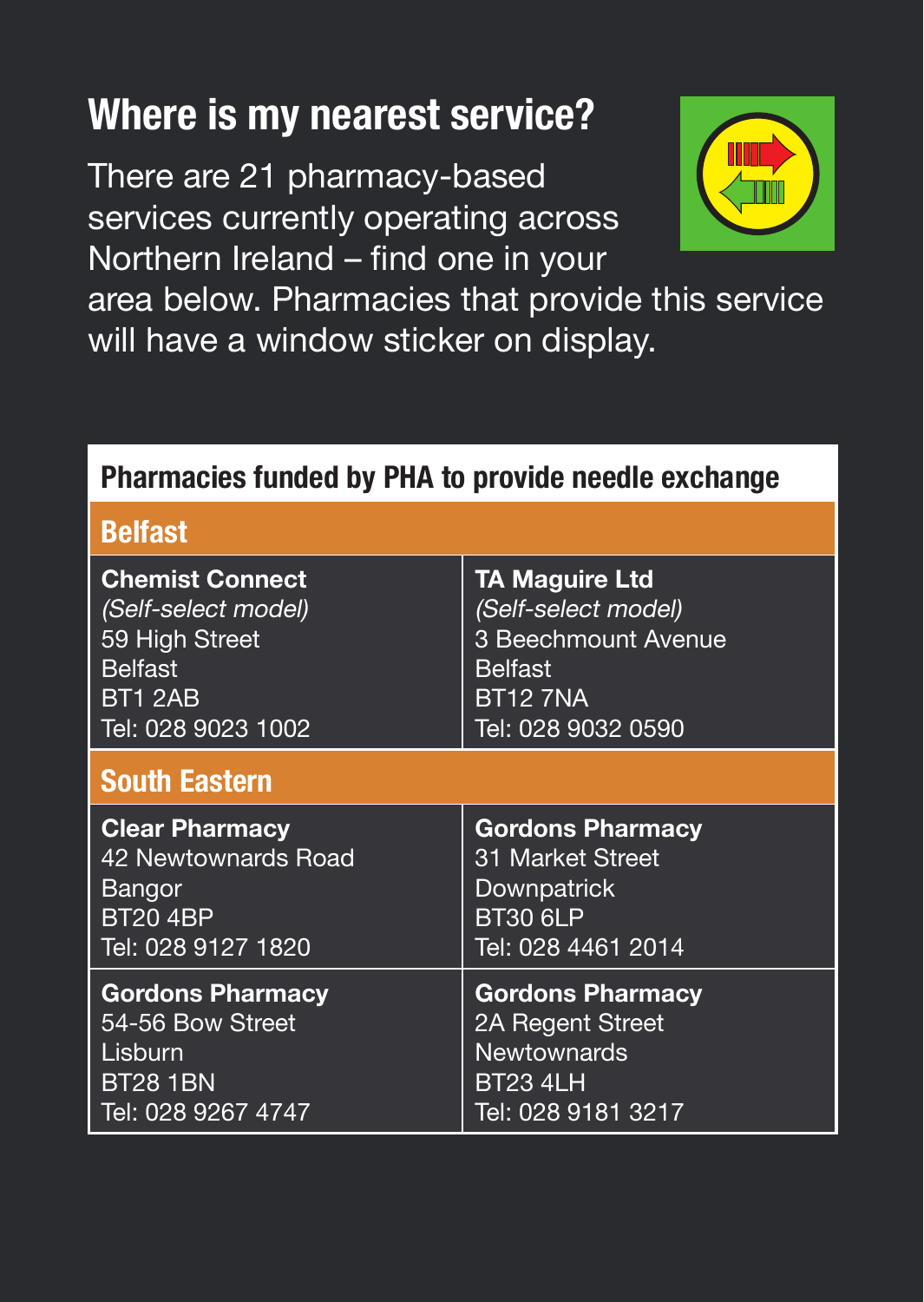| <b>Northern</b>                                                                                            |                           |  |
|------------------------------------------------------------------------------------------------------------|---------------------------|--|
| <b>Boots the Chemists</b>                                                                                  | <b>Boots the Chemists</b> |  |
| <b>Ballymena Health Centre</b>                                                                             | 2-12 Queen Street         |  |
| <b>Cushendall Road</b>                                                                                     | Harryville                |  |
| <b>Ballymena</b>                                                                                           | Ballymena                 |  |
| <b>BT43 6HQ</b>                                                                                            | <b>BT42 2BB</b>           |  |
| Tel: 028 2531 3140                                                                                         | Tel: 028 2564 5994        |  |
| <b>Boots the Chemists</b>                                                                                  | <b>Boots the Chemists</b> |  |
| Abbeycentre, Longwood Road                                                                                 | 8 High Street             |  |
| Newtownabbey                                                                                               | Antrim                    |  |
| BT37 9UH                                                                                                   | <b>BT41 4AN</b>           |  |
| Tel: 028 9036 5910                                                                                         | Tel: 028 9446 2224        |  |
| <b>Boots the Chemists</b>                                                                                  | <b>Boots the Chemists</b> |  |
| 26-28 Church Street                                                                                        | 5-7 James Street          |  |
| Coleraine                                                                                                  | Cookstown                 |  |
| <b>BT52 1AR</b>                                                                                            | <b>BT80 8AA</b>           |  |
| Tel: 028 7035 6666                                                                                         | Tel: 028 8676 6176        |  |
| <b>Southern</b>                                                                                            |                           |  |
| <b>Northern Pharmacies Ltd</b>                                                                             | <b>Boots the Chemist</b>  |  |
| <b>Brownlow Health Centre</b>                                                                              | <b>15 Scotch Street</b>   |  |
| Craigavon                                                                                                  | Armagh                    |  |
| <b>BT65 5BE</b>                                                                                            | <b>BT61 7BY</b>           |  |
| Tel: 028 3834 1462                                                                                         | Tel: 028 3752 3199        |  |
| <b>McKeagney's Pharmacy</b><br>John Mitchel Place<br><b>Newry</b><br><b>BT34 2BP</b><br>Tel: 028 3026 2606 |                           |  |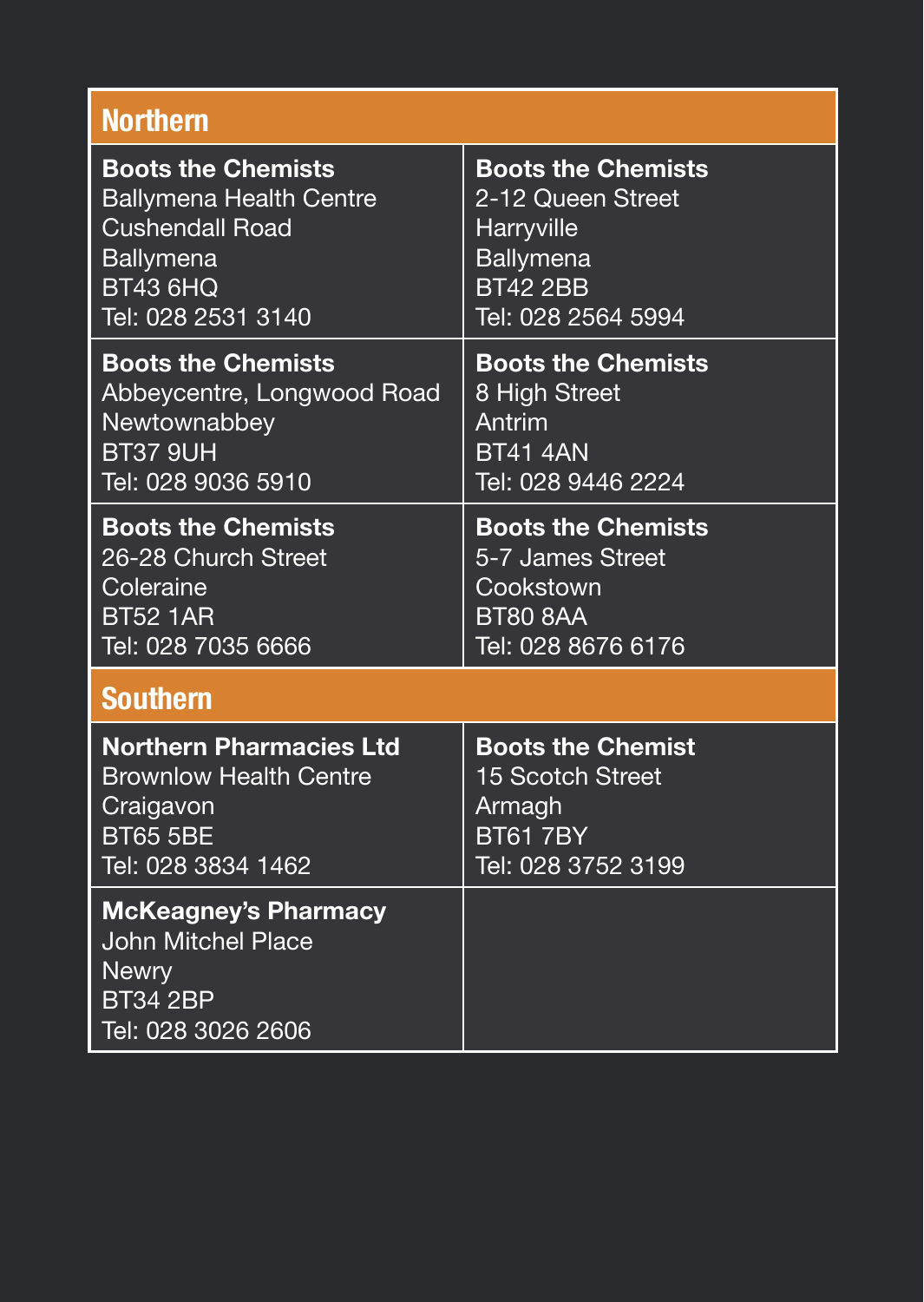| Western                                                                                                        |                           |
|----------------------------------------------------------------------------------------------------------------|---------------------------|
| <b>Lloyds Pharmacy</b>                                                                                         | <b>Superdrug</b>          |
| 1 Ebrington Terrace                                                                                            | <b>Ferryquay Street</b>   |
| Derry/Londonderry                                                                                              | Derry/Londonderry         |
| <b>BT47 6JS</b>                                                                                                | <b>BT48 6JS</b>           |
| Tel: 028 7134 2454                                                                                             | Tel: 028 7126 3334        |
| <b>Lloyds Pharmacy</b>                                                                                         | <b>Gordons Pharmacy</b>   |
| 28 Belmore Street                                                                                              | Unit 2, 57-61 Main Street |
| Enniskillen                                                                                                    | Limavady                  |
| <b>BT74 6AA</b>                                                                                                | BT49 OEP                  |
| Tel: 028 6632 2202                                                                                             | Tel: 028 7776 3438        |
| <b>Mourne Pharmacy (Medicare)</b><br>8A Beechmount Avenue<br>Strabane<br><b>BT82 9BD</b><br>Tel: 028 7188 5548 |                           |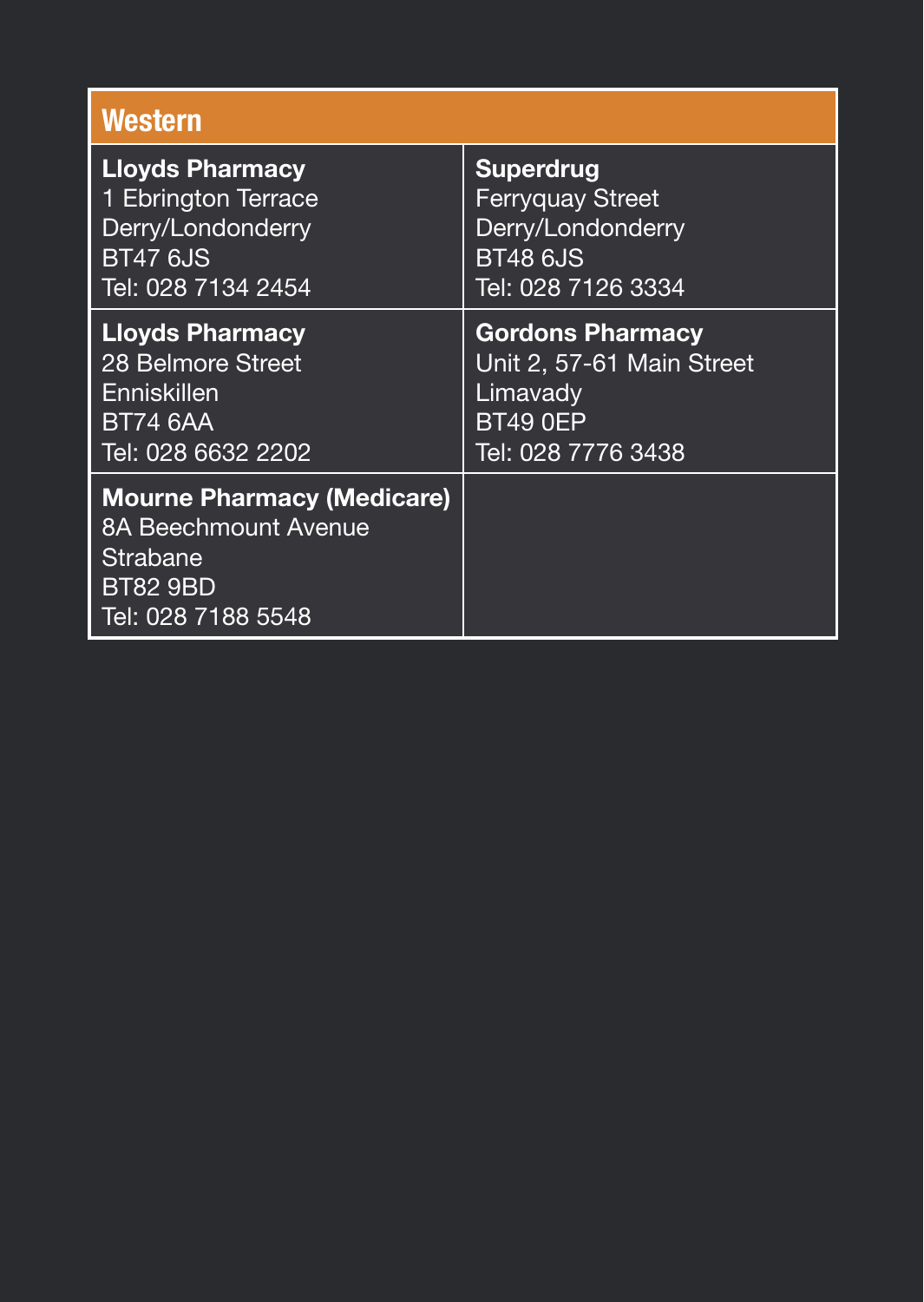# **Can I exchange needles and syringes anywhere other than at a pharmacy?**

There are many people injecting drugs who, for a range of reasons, do not use pharmacy needle exchanges. Local outreach teams and Low Threshold services can also provide needle and syringe exchange services, as well as advice and information on reducing your risk of harm from drug or alcohol use. Like the pharmacies, they can also help you to access other support services or treatment.

## **Non Pharmacy providers funded by PHA to provide needle exchange**

| <b>Belfast</b>                                                                                                                                  |                                                                                                                                                                                                                                                           |
|-------------------------------------------------------------------------------------------------------------------------------------------------|-----------------------------------------------------------------------------------------------------------------------------------------------------------------------------------------------------------------------------------------------------------|
| <b>Belfast Drug Outreach Team</b><br>Drug Outreach Service<br>159 Durham Street<br><b>Belfast</b><br><b>BT12 4GB</b><br>Tel: 028 9504 1433      | <b>Extern</b> (funded, in conjunction<br>with Belfast City Council, to collect<br>discarded injecting paraphernalia<br>in Belfast)<br><b>Street Injectors Support Service</b><br>3 McKinney Road<br>Newtownabbey<br><b>BT36 4PE</b><br>Tel: 028 9033 0433 |
| <b>Extern</b><br><b>Community Based Needle</b><br>Exchange service<br>9 Rosemary Street<br><b>Belfast</b><br>BT11QA<br>Freephone: 0800 085 8426 | <b>Belfast Inclusion Health</b><br>Service<br><b>BHSCT</b><br>28 Townsend Street<br><b>Belfast</b><br><b>BT13 2ES</b>                                                                                                                                     |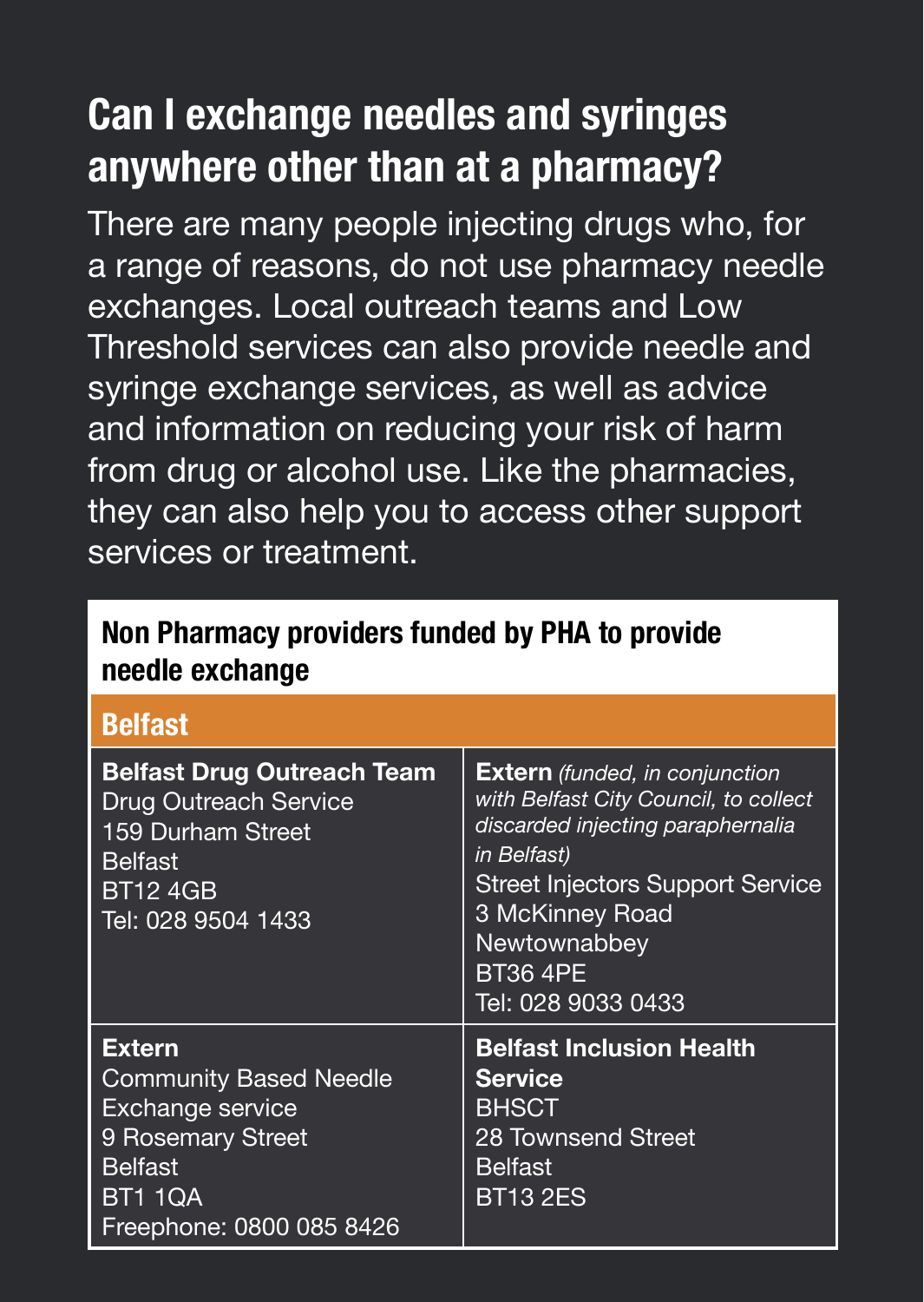#### **Northern**

**NHSCT Community Addiction** Service 105A Railway Street **Ballymena** BT42 2AF Tel: 028 2531 7162

## **Low Threshold Services funded by PHA**

## **Belfast**

**Belfast Drug Outreach Team** Drug Outreach Service 159 Durham Street Belfast BT12 4GB Tel: 028 9504 1433

## **South Eastern**

**Simon Community** 2 Flush Park Lisburn BT28 2DX Tel: 074 3575 4307 / 074 3575 4302 / 074 3575 4301

### **Northern**

**Extern** 106 Bridge Street Ballymena BT43 5EP Tel: 028 2565 4012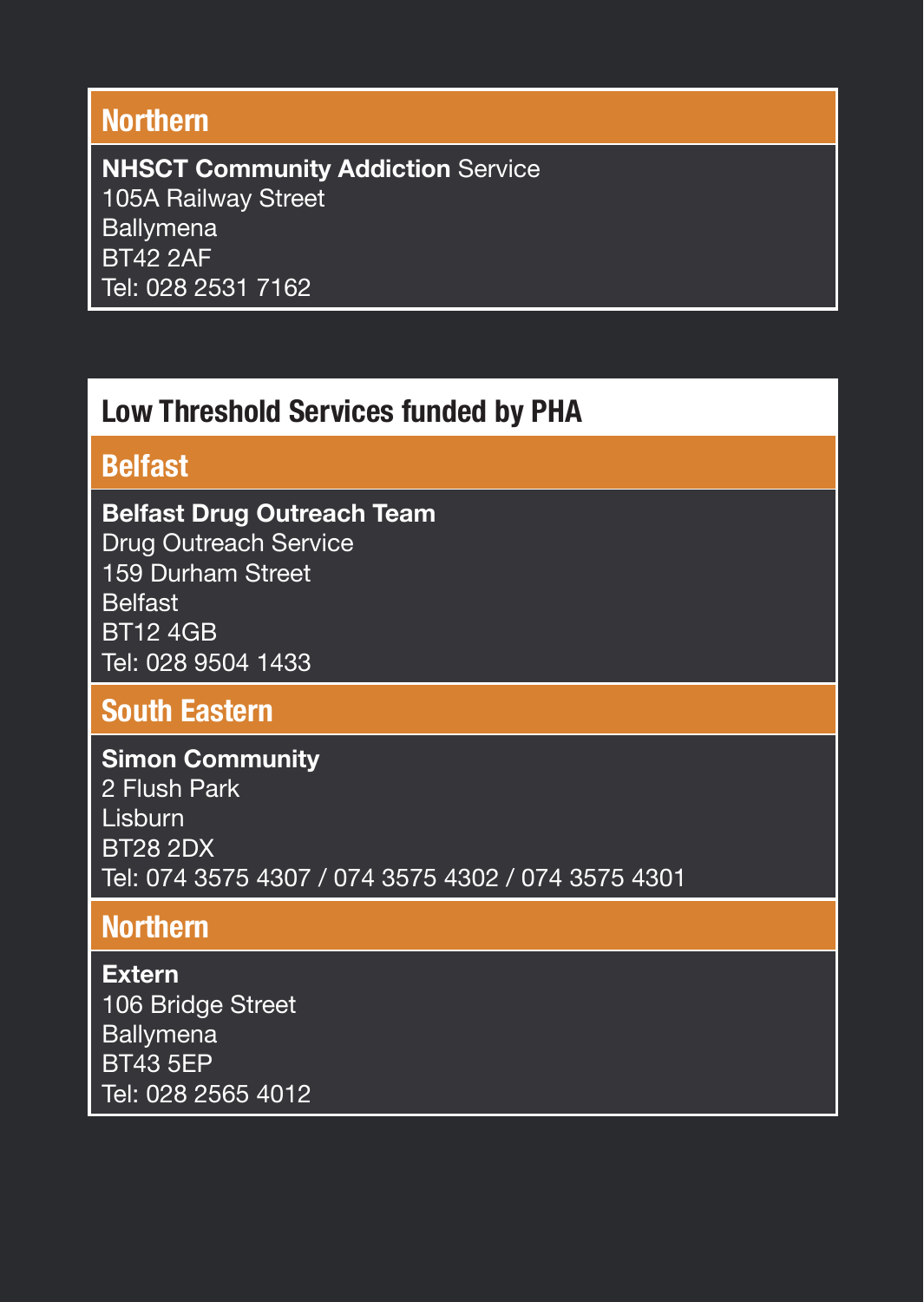#### **Southern**

#### **Extern**

53 Church Place Lurgan BT66 6HD Tel: 074 2347 4844

## **Western (Consortium)**

**Derry Area**  DePaul, Foyle Haven 23a John Street Derry/Londonderry BT48 6JY Tel: 028 7136 5259 / 028 7126 0839

#### **Limavady Area**

First Housing 28A Bishop Street Derry/Londonderry BT48 6PP Tel: 028 7137 1849

#### **Fermanagh and Omagh Areas**

Arc Healthy Living Centre 116-122 Sallyswood Irvinestown BT94 1HQ Tel: 028 6862 8741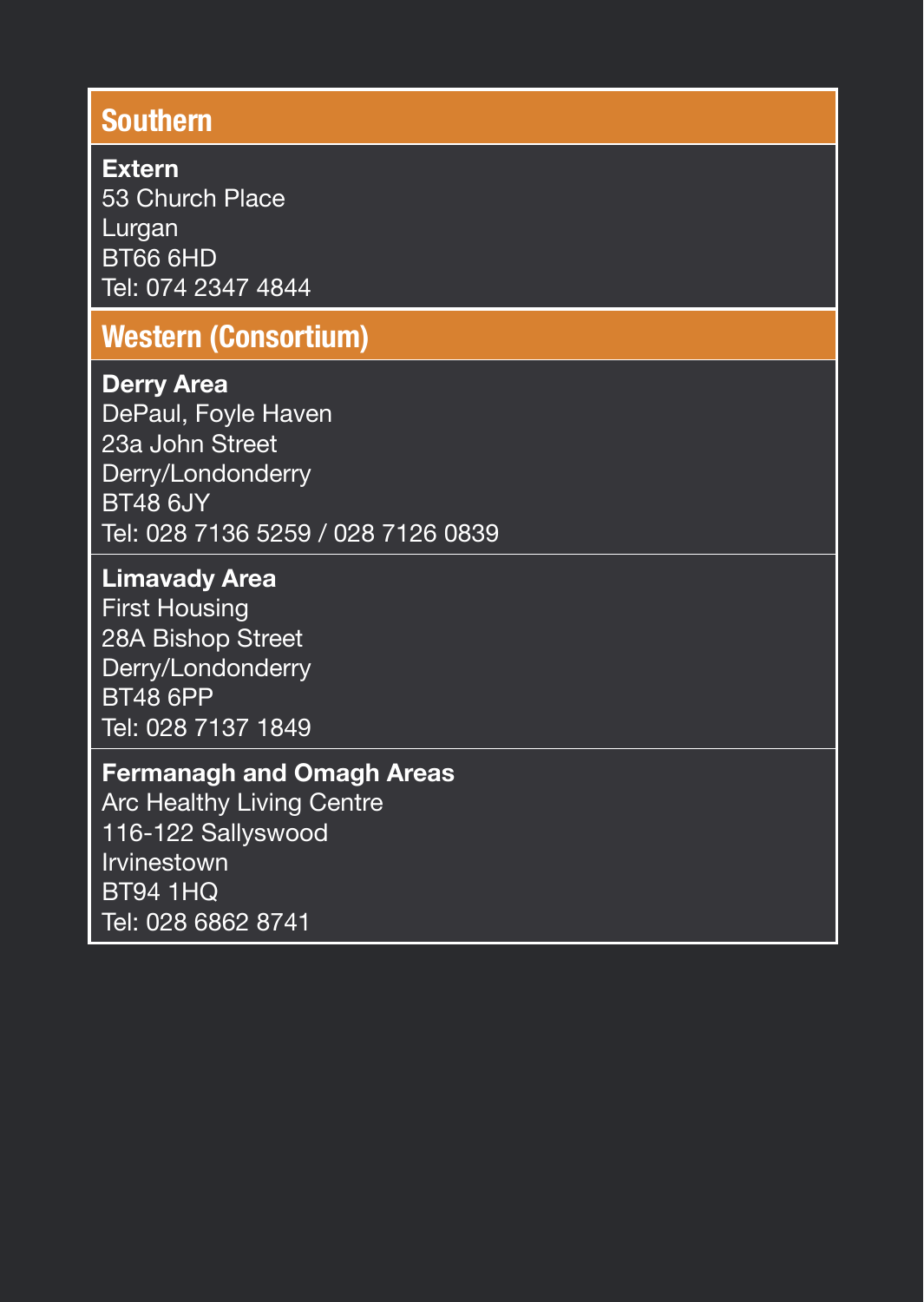

**Telephone numbers can change – if you cannot get through on the numbers listed, you can find contact details for your local service at www.drugsandalcoholni.info in the section "Services near you".**